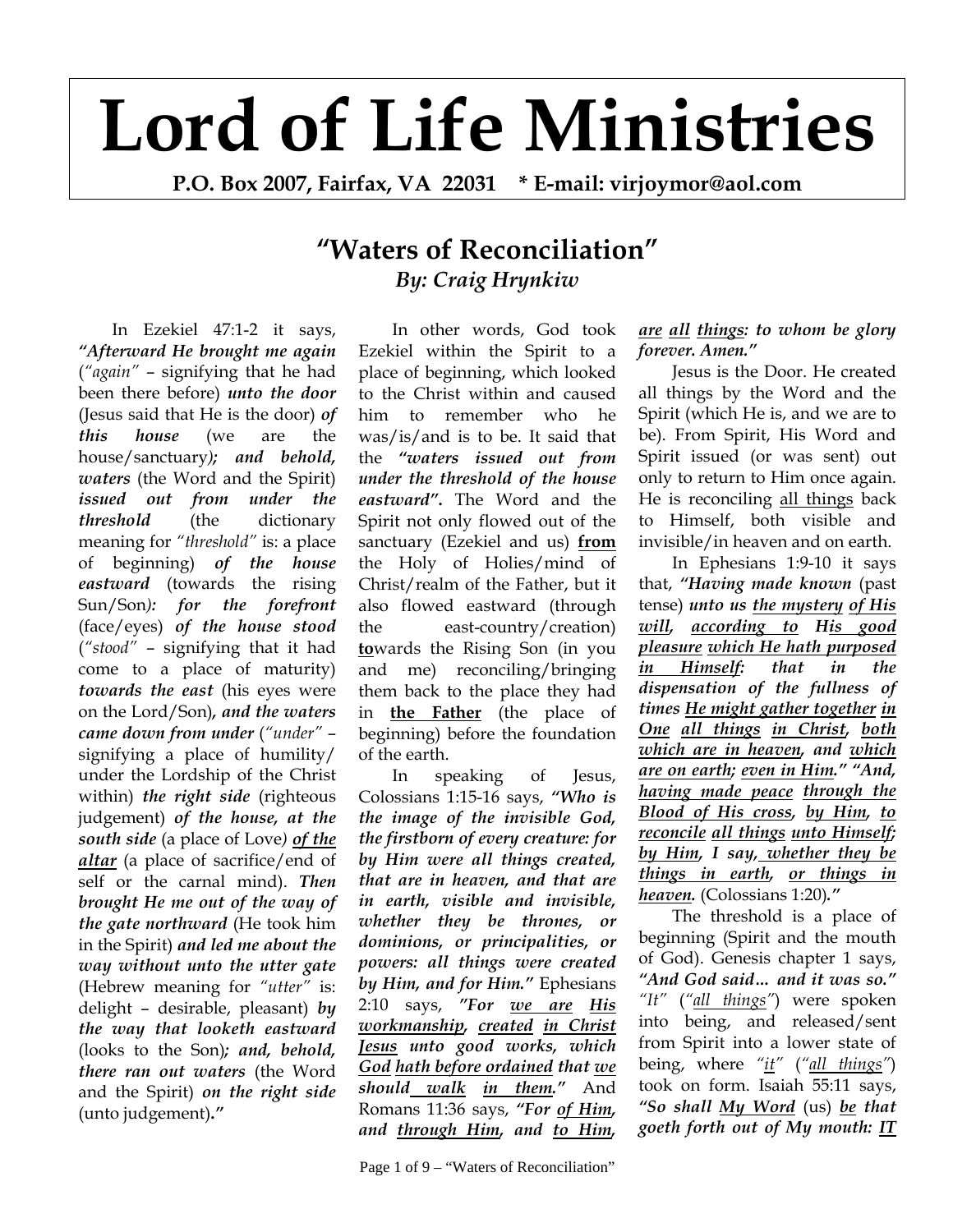*shall not return to Me void, but IT shall accomplish that which I please, and IT shall prosper in the thing whereto I sent IT."* The Lord told me that where it says, *"and IT shall prosper in the thing whereto I sent IT"* – means, *"IT"* (we) shall be **perfected** in the thing whereto I sent *"IT"*.

 The Lord was, and is showing us where we have come from. He is showing us not only who we are in Him, but also the path/Way (which is Christ) that we must take/follow after to return/enter into the Fullness of who He is, and we are to be. He is causing us to remember the purpose and ministry to which we are called in Him. We are called to be Kings and Priests after the order of Melchisedec. Ministers of Life, of Love, of Fire and Judgement, of Restoration and Reconciliation, in the mind of Christ. He is measuring us by the Word and the Spirit to encourage us, and show us how far He has brought us. He is ministering to our souls to produce "Sons" that will go forth in the fullness of His Love, and minister to all of creation.

 In bringing us to "Sonship", He is showing us that the *"forefront"*, or face/eyes (Wisdom and Understanding) of the house *"stood"* – meaning, we must come to this same place of maturity. The foundation of this house must be built by Him, upon the "rock", which He is. However, in order to come into this place (the fullness of God), the waters (we) first have to come down *"under the right side of the house".* We have to be humbled, and in humility walk where Jesus Christ is Lord over our soul (the

thoughts and intents of our heart).

The mind of Christ must rule and reign in us first, if we are to rule and reign. The mind of Christ must bring us to the place where we allow the judgements of God to work in us. In order to **ARISE** and **STAND** in the Father's perfect Love, we must be judged in His love, and lay down our life/carnal mind. Without His judgement to bring us to the end of self, we cannot live in the fullness of God and have it flow through us to creation.

Ezekiel 47:1 said, *"From under the right side of the house, at the south side of the altar."* It is here that we are to present our bodies a living sacrifice, holy, acceptable unto God, for this is our reasonable service. Body, soul, and Spirit reconciled to God. Redeemed by the Blood, tried by Fire, consumed by and made One again in our Father's Love!

 Then He (in verse 2) *"brought him the way of the north gate* (He took him in the mind of Christ) *and led him into the utter gate"* (a place of delight) where he could experience the fullness of God and the Joy of the Lord. The Kingdom of God is Righteousness, Peace, and Joy in the Holy Spirit. He had led him into a place where the fullness of God would operate in him, *"by the way that looked eastward* (faces the Son)*."* He was in the mind of Christ (a place of delight), and this pleased God.

This was the place where God had seen man finished from before the foundation of the world. In Genesis 1:31, this was the man that God was looking at when He saw that "it" was very

good. He had led him into the place (the mind of Christ) where he could have a face to face relationship with the Father. The place (state of being/realm of the Spirit) where we are One!

*"And, behold, there ran out waters on the right side."* A Righteous judgement, a ministry of Love and reconciliation, the very Life of God Himself *"ran out"* from within him. *"Ran out"*, signifying that the power of God and the anointing to heal the broken hearted, to set the captives free, and to bring sight to the blind (in both the visible and invisible realms), had been released and flowed freely from within him.

 In Ezekiel 47:3-5 God was showing Ezekiel the Life and ministry that He had placed within him. He measured his life by the Word and the Spirit. **HE CHANGED HIS WALK** (his actions, behavior, and speech) by bringing him into a place of humility where his carnal mind bowed down to the Christ within. Ezekiel had entered into a place of worship, and through a union with the Lord he produced the fruits of the Spirit/Nature of Christ in the earth. God brought Ezekiel to the place where he was totally immersed in the Spirit. **GOD SWALLOWED UP HIS SOUL TO WHERE ONLY THE MIND OF CHRIST REMAINED.** The old man/carnal mind/self-will was dead and buried.

 God not only measured and judged Ezekiel, but He also wooed him with His Love. He allowed him to experience and see all that He has placed within us. God not only gave him the understanding of where we are to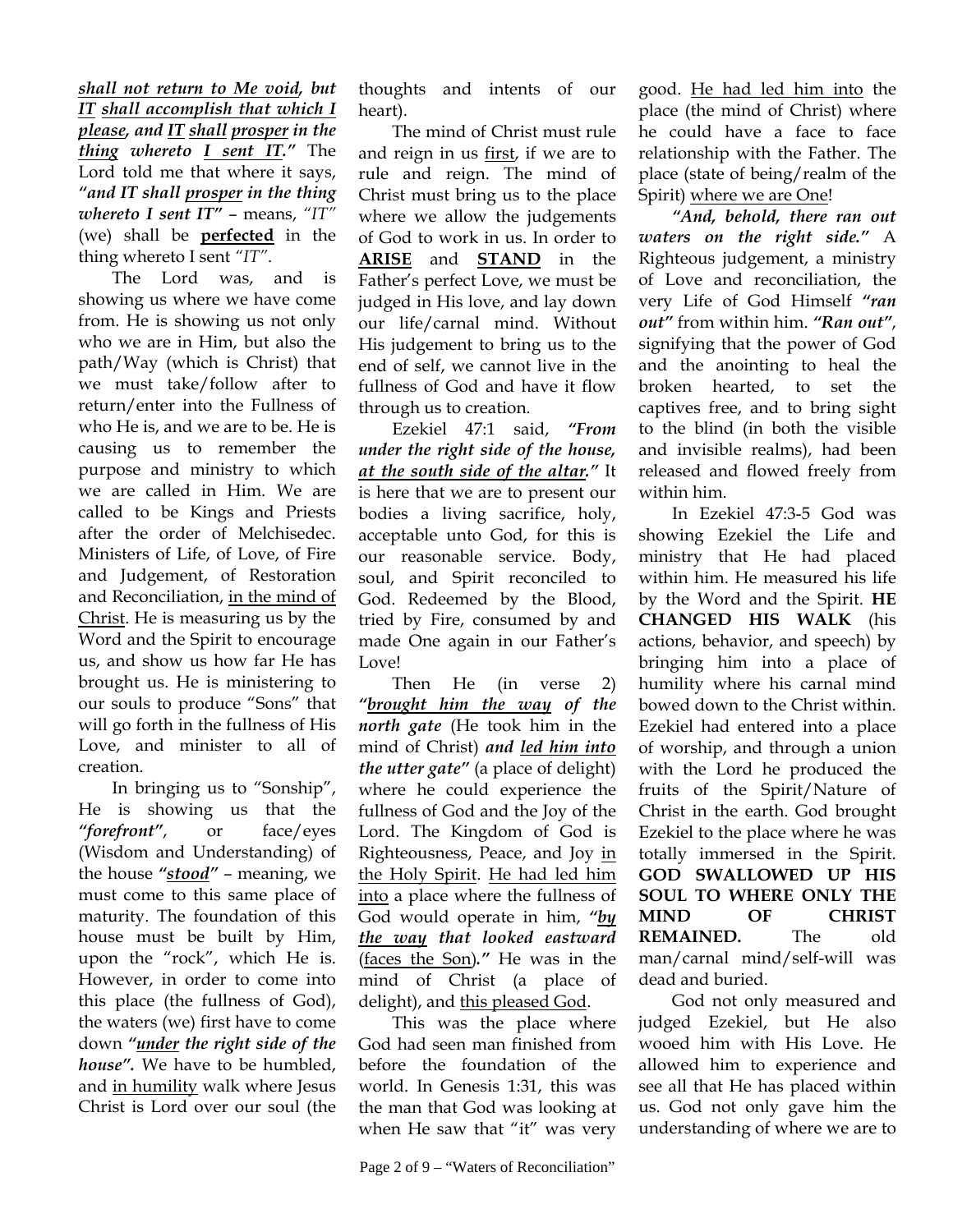dwell/abide always, but also of who it is that we were created and called to be in Him.

In verse 6 it says, *"And He said unto me, Son of man, hast thou seen this? Then He brought me, and caused me to return to the brink of the river."* Here, He called him by a new name (signifying that his nature had been changed) – *"Son of man* (Christ in the earth*), hast thou seen this?"* He was asking him if he knew/understood who he is. Do you know who you are and what I have called/sent you to do? **"Ezekiel"** did not answer because his soul had been totally swallowed up in God. He had reckoned himself to be dead (to self) and no longer identified himself with the old man who was dead and buried in Christ. A dead man in the natural/flesh cannot speak. In this realm of God, Ezekiel only identified with the Christ. His self-will/carnal mind was not there to reason, question, or second-guess who he is and why he is here. The mind of Christ within Him **KNOWS**, and of Himself He can do nothing. He can only speak and do what He hears and sees the Father do. He is here to do the will of the Father, and is called to be a King and Priest after the order of Melchisedec. He is Christ in the earth!

 This time he was not led, as a child would be led. He had come into such a place of Union and Oneness with the Father that it says, *"He brought me, and caused me to return…"***.** In other words, just as with the creatures and the wheel within the wheel in Ezekiel chapter 1, *"…whithersoever the Spirit was to go, they went…"***.** God had brought Ezekiel to the

place in Him where he no longer had to be led as the children of the Kingdom or His Sons are lead. He had come into the realm of the Father Himself, and **He knows who He is and where He is to be. He is there! Wherever the Spirit (mind of Christ) went, Ezekiel was there. He had entered into the Rest of God and had ceased from his own labors. Wherever the Spirit went it brought Ezekiel, because THEY ARE ONE!** 

In the natural, if you pour a vessel of water into a river (empty yourself and enter the Spirit), the water being poured out does not have to work to keep up with the flow of the river (Spirit). It becomes one with the river and is carried. It enters into a rest and goes wherever the river (Spirit) goes. **Because They are One - He is where the Spirit is!**

 In verse 7 it says, *"Now when I had returned, behold, at the bank of the river were very many TREES on one side and on the other."* We (the Sons) are the TREES. He saw others through the mind of Christ that are called to the same ministry as He is. Others that had come into the fullness of who He is, are planted in God, and who only drink from the River of Life (the mind of Christ).

As in the natural, trees must be deeply rooted and without water they wither and die. Without water (Spirit) the Trees (Sons) will not produce fruit (the Nature of God/Christ in the earth). It is talking about a people who are rooted in Christ. **Their Life is where the Spirit is. They only drink from the River of Life (mind of Christ),** and **they continually produce the fruits of the Spirit which are to feed and** 

Page 3 of 9 – "Waters of Reconciliation"

**heal the** (nations) **creation. They are the Sons of God!** 

 Verse 8 says, *"Then said He unto me, these waters issue out toward the east country, and go down into the dessert, and go into the sea: which being brought forth into the sea, the waters shall be healed."*

The Word and the Spirit was now flowing out of these people/the Sons who had come into the fullness of God/realm of the Father, and was/is flowing out of the mind of Christ towards the east country. We have been told to possess the land. The east country represents creation/other souls. The waters are flowing eastward, bringing/reconciling them back into God. The Word and the Spirit is to flow out of us and into the dessert (other souls/carnal man/all things both visible and invisible) and go into the sea (humanity).

*"Being brought forth into the sea, the waters shall be healed."* The Hebrew definition of *"healed"*, means: to mend, cure, cause to heal, physician, repair, thoroughly make whole. The Lord told me that where it says, *"the waters shall be "healed"*, means the waters shall **"bring healing"**. The waters shall mend or bring restoration and reconciliation – Life! He also said that this is speaking of the generations both visible and invisible. They shall be healed. It is not the waters themselves that need healing. The waters are the vehicle, or way, that God is using to bring them to a place of judgement and healing. **The waters are the Word and the Spirit flowing out of the Father through His Sons.**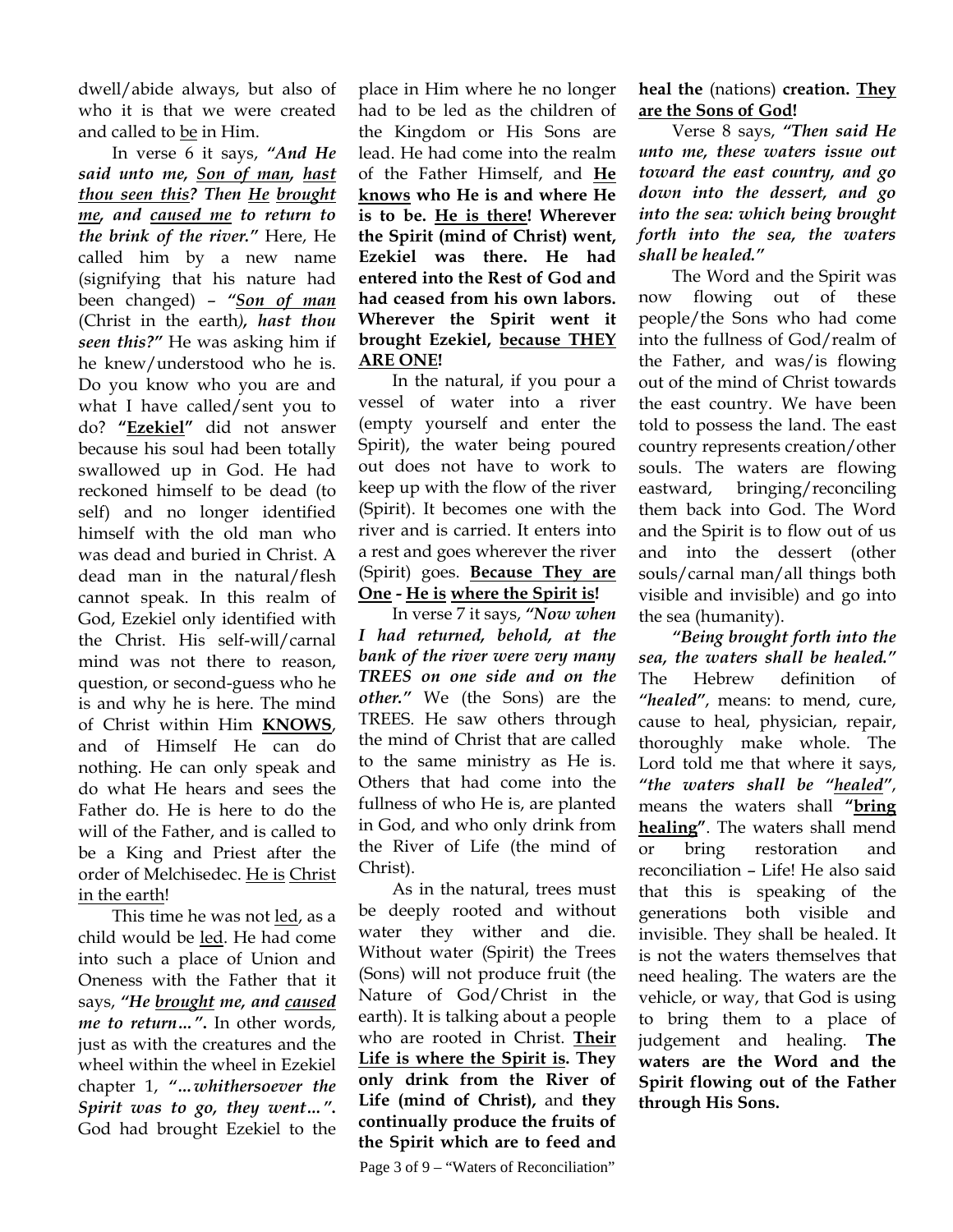In verse 9 it says, *"And it shall come to pass, that every thing that liveth, which moveth, whithersoever the <u>rivers</u>* ("rivers" plural, signifying that God had expanded Himself in the earth through His Sons) *shall come, shall live: and there shall be a great multitude of fish* (souls/creation)*, because these waters shall come thither: for they shall be healed* (the generations/creation/humanity)*; and every thing shall live whither the river* (the Word and the Spirit/Sons of God) *cometh."*

Verse 10, *"And it shall come to pass, that the fishers* (Sons) *shall stand on it from Engedi* (Fountain of the kid) *even unto Eneglaim* (Fountain of the Two Calves)*; they shall be a place to spread forth nets; their fish shall be according to their kinds* (generations)*, as the fish of the great sea* (humanity)*, exceeding many."* In verse 9, it spoke of rivers (plural), signifying that God had expanded Himself through His Sons. It later spoke of a river (singular), signifying that they were all operating from the same mind (the mind of Christ). **It is God Himself that is ministering through His Sons here.** 

It says, *"…because these waters shall come…"***.** *"For the earnest expectation of the creature* (creation) *waiteth for the manifestation of the Sons of God.*  (Romans 8:19)*"* All creation has been waiting for this Day (the Day of the Lord) when the Sons of God will arise in the fullness of God (the mind of Christ/the realm of the Father), and deliver them from the bondage of corruption, into the Glorious Liberty of God! The Waters are

the Word and the Spirit going forth from within God's Sons to bring Life and Peace to their restless souls.

Verse 10 says, *"And it shall come to pass,"* the Sons *"shall stand on it* (the mind of Christ) *from Engedi* (Fountain of the Kid) *even unto Eneglaim* (Fountain of the Two Calves)*".* Fountain of the Kid (Baby Goat), signifying the birth of creation – Adam – the carnal mind/beast nature; even unto Eneglaim (Fountain of the Two Calves), signifying a rebirth in the Spirit – "two" being the witness of man, finished in Christ! The calves represent the Sons' of God Servant Nature. *"From Engedi even unto Eneglaim"***,** from the beginning of creation unto the end – all creation reconciled to God!

 The Sons stood on this vision which the Father showed to them before the foundation of the earth. It says that ,*"They shall be a place to spread forth nets"***.** In the mind of Christ, they stood in the gap and spoke a Word that would set creation free. A "net" in the scriptures, signifies a "message". The message of the Kingdom of God issued out of the Sons to reconcile all creation back into God. It is a message that changes them from glory to Glory; from the carnal mind into the mind of Christ, where they can once again experience His Love, Joy and Peace.

*"Their fish shall be according to their kinds* (generations of man – both visible and invisible)*, as the fish of the great sea* (humanity) *exceeding many." "And having made peace through the Blood of His cross, by Him to reconcile all things unto Himself; I say, whether they be things in* 

Page 4 of 9 – "Waters of Reconciliation"

*earth, or things in heaven.* (Colossians 1:20)*"*

Ezekiel 47:11 says: *"But the miry places thereof and the marshes thereof shall not be healed; they shall be given to salt."* The miry places and the marshes, speak of those individuals who are caught up in the religious systems of this world. They have taken the Truths of God and polluted them with the teachings of religion and man. These individuals are as the Pharisees and the Sadducees who place greater value on the letter of the law; their religious doctrines, ministries, churches, and the things of this world, than on the things of God. They live in their carnal minds and refuse to recognize the Spirit (Christ) even when faced with it.

The Pharisees are even as Pharaoh who would place a yoke upon the people of God, and with the letter of the law beat them into submission through fear, guilt, and condemnation. Under the guise of religion, they control and drive the man (in his mind) to build their kingdoms and earn God's acceptance through works in the flesh. The Sadducees are very "Sad-U-See", because in their own intellect and emotions, they refuse to recognize the Resurrection, Angels, or Spirit of God. They deny Christ, and under the yoke of the law they live according to what seemeth right in the realm of appearances. Both live in their own selfrighteousness and refuse to bow down to the Christ within. Both keep man in bondage.

These people are part of the Babylon system spoken of in Revelations. Every individual that does not bow down to the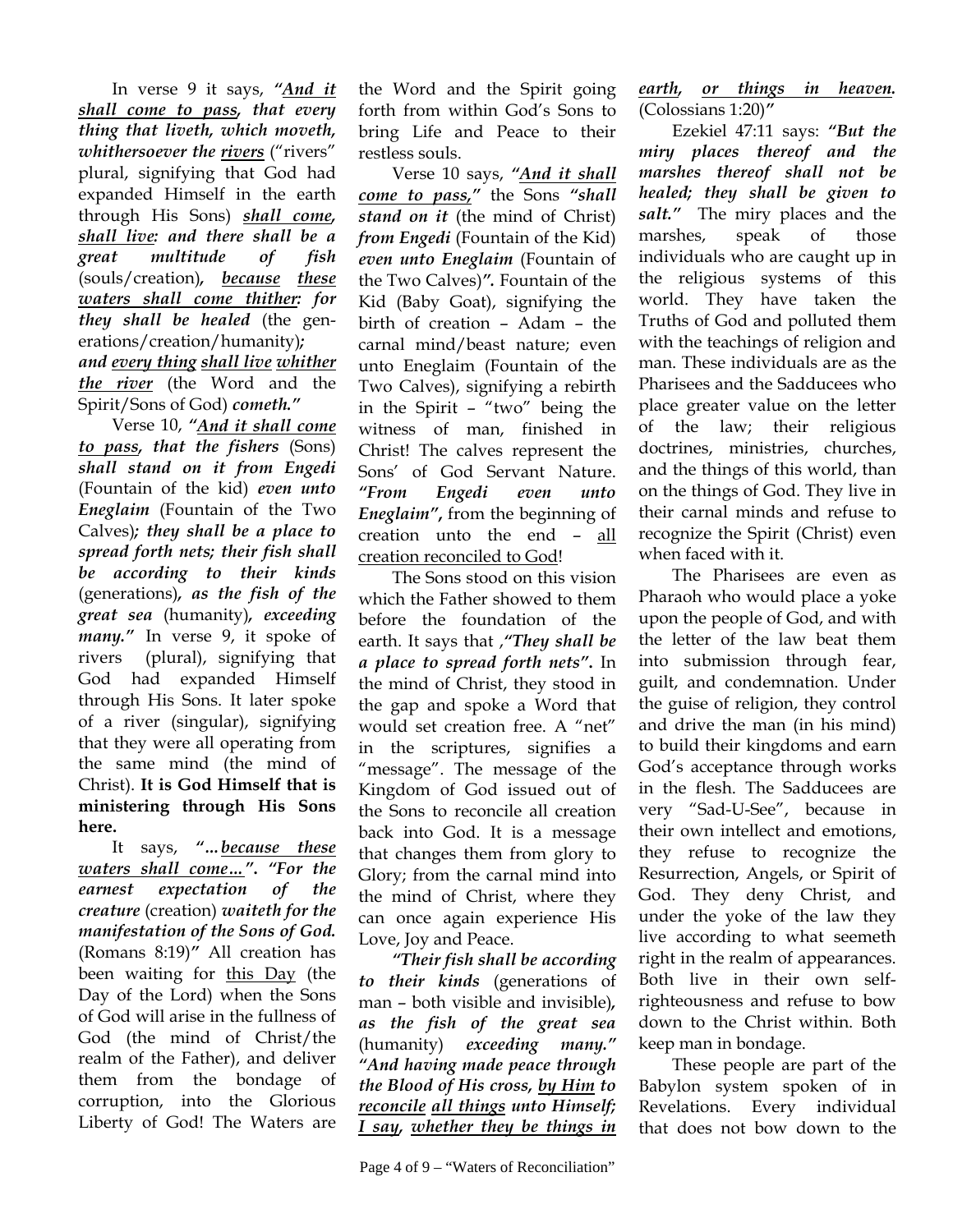Christ and receive the Word and the Spirit that the Father is issuing through His Sons, will be given to salt. They will be set aside and judged at another time. At that time, the Spirit within them and their soul will be released. However, everything in them that is not like God (every lie; every religious teaching and doctrine that has seduced them and kept them in bondage; every thought within them that has caused them to go whoring after the things of this world) will be stripped away and cast into the Lake of Fire. *"For our God is a consuming fire.* (Hebrews 12:29)*"*  The Lake of Fire is God Himself, and He is consuming everything that is not like Him.

In Psalms 139:8-9 David wrote, *"Whither shall I go from Thy Spirit? Or whither shall I flee from Thy Presence? If I ascend up into heaven, Thou art there: if I make my bed in hell, behold Thou art there."* He understood that there was nothing he could do to escape God's judgements; and no matter where he went, he could not hide from God's Love!

God will preserve these individuals in salt (hell) until the Sons of God judge them, and deliver their souls back to God. They are given over to the lusts of their flesh (carnal mind) for a "season" (period of time) to be seasoned. There, in the Mercy of God they will be preserved, broken, and their hearts made tender again. They are tormented both day and night with have no Peace, Rest, or Joy in their minds. They are held in this state until the appointed time that the Father has chosen for that individual to be

judged/corrected and set free. In God's Love their soul will be reconciled back into God, but their flesh/carnal/beast nature will be cut off and consumed in the Lake of Fire.

 In the natural, rivers are fresh water and give life to the earth (man/creation). If you follow the river it will eventually comes to a place where its waters flow into the ocean. For a time, the two flow together and have fellowship face to face. The river flows out, and the ocean flows in to meet its waters. The river enters a place of rest and is carried by the ocean ever deeper into itself (the fullness of God). The two become as one, and together they flow/go forth as One. The river enters in and goes out no more!

 In the natural, man (the soul) can only live if he has fresh water. The ocean is full of salt. Salt is there to preserve life. God pours out His Spirit in the form of a River (the Word and the Spirit) to woo the soul and bring her into a union with Himself. It is the River of Life that brings her (the soul) to the end of herself. As she Rests in Him the flow of the River brings her to the Ocean (Spirit of God), and once there, she has no where to go except into Him. His Love swallows up her soul, and their union causes her to produce a Son/the Nature of God/Christ in the earth.

 "Salt" in the bible, means to "preserve". Its purpose is to preserve the life of the soul. In the natural, if a man drinks salt water from the ocean his flesh dies, but the soul is released. Flesh cannot inherit/receive what the Spirit has to offer. The flesh must be cut off, judged, and consumed in the Lake of Fire (the Ocean), which is God Himself.

 The River (mind of Christ/ Word and the Spirit) flows out of Zion (God) and through our earth. It flows into the desserts and valleys of our mind. It ministers Life to our soul. When our soul is in the flow of the River (Spirit), it goes "whithersoever the Spirit goes". If we stay in the Spirit and enter into His rest, His Love will not only carry/bring us to the Ocean (which is the fullness of God), but it will also bring us to the end of our selfwill.

**At the end of this River is where we are being judged! Here is the place of true circumcision** where the flesh is cut off. **Here is the place of true Baptism** where we come to the end of self, and the old man is dead and buried. The carnal mind bows down to the mind of Christ within, and our soul is swallowed up in God. As we become one with **the Bridegroom/Christ within, we come through the Fire as One!** 

**This is the place where we are truly Born Again! The Sons of God are being born in this place, and in this hour! We are going back into the Ocean/fullness of God and will go out no more.** 

**In this place He will call out to those Sons that have been tried and proven as** *"Faithful and True"***,** *"Son of man* (Christ in the earth) *hast thou seen this?"* **Do you know who you are and what I have called you to be? In this place His Sons will not answer,** because their soul has been totally swallowed up in God. They have reckoned themselves to be dead (to self) and cannot speak. In this realm of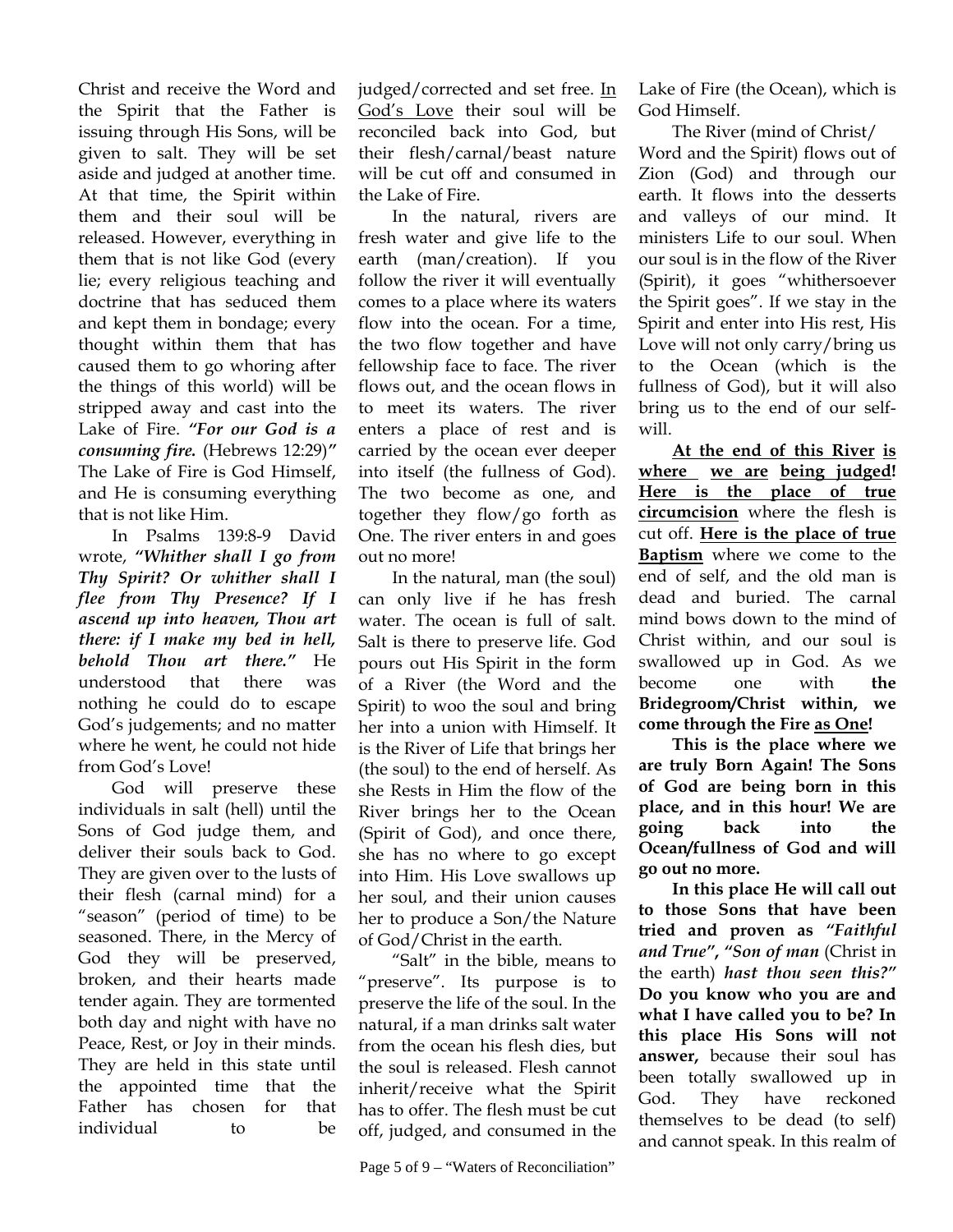God, they only identify with the Christ. Their self-will/carnal mind is not there to reason, question, or second-guess who they are and why they are here. The mind of Christ within them **KNOWS**, and of their self they can do nothing. They can only speak and do what they hear and see the Father do. They are here to do the will of the Father, and are called to be Kings and Priests after the order of Melchisedec. They are Christ in the earth!**. The mind of Christ within them knows who they are and what they are called to be. Only the Word and the Spirit remains and they are One!** 

In verse 12 it says, *"And by the river upon the bank thereof, on this side and on that side, shall grow Trees for meat, whose leaf shall not fade, neither shall the fruit thereof be consumed: it shall bring forth new fruit according to His months, because their waters they issued out of the sanctuary: and the fruit thereof shall be for meat, and the leaf for medicine."*

 These Sons were planted in the fullness of God, and the Word and the Spirit flow out of them to creation. They possess the land ministering Life, Love, Judgement, and Reconciliation to all the generations/nations both visible and invisible. Their leaves are for a covering, to bring healing and restoration to all. Out of the mind of Christ come forth the fruits of the Spirit as meat, to nurture and bring creation to maturity in God. Their ministry to creation is as Kings and Priests after the order of Melchisedec, which came from God, and have been sent to bring creation back to God. These Sons have ceased from their own labors and have

entered into their Father's Rest. They have learned to yield their will totally to the Father, that He might flow through them as the River of Life and bring all creation back to the Ocean/Himself. **The Word goes out and accomplishes all that it is sent to do. As it pleases the Father who sent them!** 

These rivers/Sons shall be expanded (flood their banks and flow out of a realm of no limitations) to cover the whole earth. Just as in the days of Noah, all flesh shall be cut off forever and consumed in the Lake of Fire. In Isaiah chapters 11 and 12, it speaks of this in great detail.

Isaiah 11:1-8, says, *"And there shall come forth a Rod out of the stem of Jesse, and a Branch shall grow out of His roots* (signifying both THE SON and Sons of God, for they are One in the Father)*. And the Spirit of the Lord shall rest upon Him, the Spirit of Wisdom and Understanding, the Spirit of Counsel and Might, the Spirit of Knowledge and of the Fear of the Lord; And shall make Him of quick understanding in the fear of the Lord: and shall not judge after the sight of His eyes, neither reprove after the hearing of His ears: But with righteousness shall He judge the poor, and reprove with equity for the meek of the earth: and He shall smite the earth* (flesh/carnal mind) *with the rod* (authority) *of His mouth, and with the breath**of His lips* (the Word and the Spirit) *shall He slay the wicked." ("…as it was in the days of Noah, so shall it be also in the days of the Son of man.")* All wickedness (every thought that has no Life in it) shall be judged and removed from the earth (minds of men).

Page 6 of 9 – "Waters of Reconciliation"

*"And Righteousness shall be the girdle of His loins* (He/they are producing the fruits of the Spirit – they are producing life)**,**  *and Faithfulness the girdle of His reins."* They are being led by the mind of Christ *("whithersoever the Spirit was to go, they went."*) *"The wolf also shall dwell with the lamb, and the leopard shall lie down with the kid; and the calf and the young lion and the fatling together; and a little child shall lead them."* These souls have come into a place of Rest and Peace. Their nature has been changed. They have been humbled and are now led by the mind of Christ. *"And the cow and the bear shall feed; their young ones shall lie down together: and the lion shall eat straw like the ox. And the suckling child shall play on the hole of the asp, and the weaned child shall put his hand on the cockatrice den."*

 The asp and the cockatrice represent the serpent who can only feed on the dust of the earth (flesh/carnal thoughts). The hole represents the mouth or the voice of the carnal mind. It speaks of children here because they have been born again of the Spirit and have been reconciled back into God. The serpent could not come out of his hole because these children no longer spoke out of the carnal mind, and because they no longer lived in the dust realm (Adam nature/carnality/ the beast nature), there is nothing left in them for the serpent to feed upon. They lived, rested, and were fed in the Fullness of God's Love one with another. They have entered into the Feast of Tabernacles and the Sabbath has become a delight to them. They have ceased from their own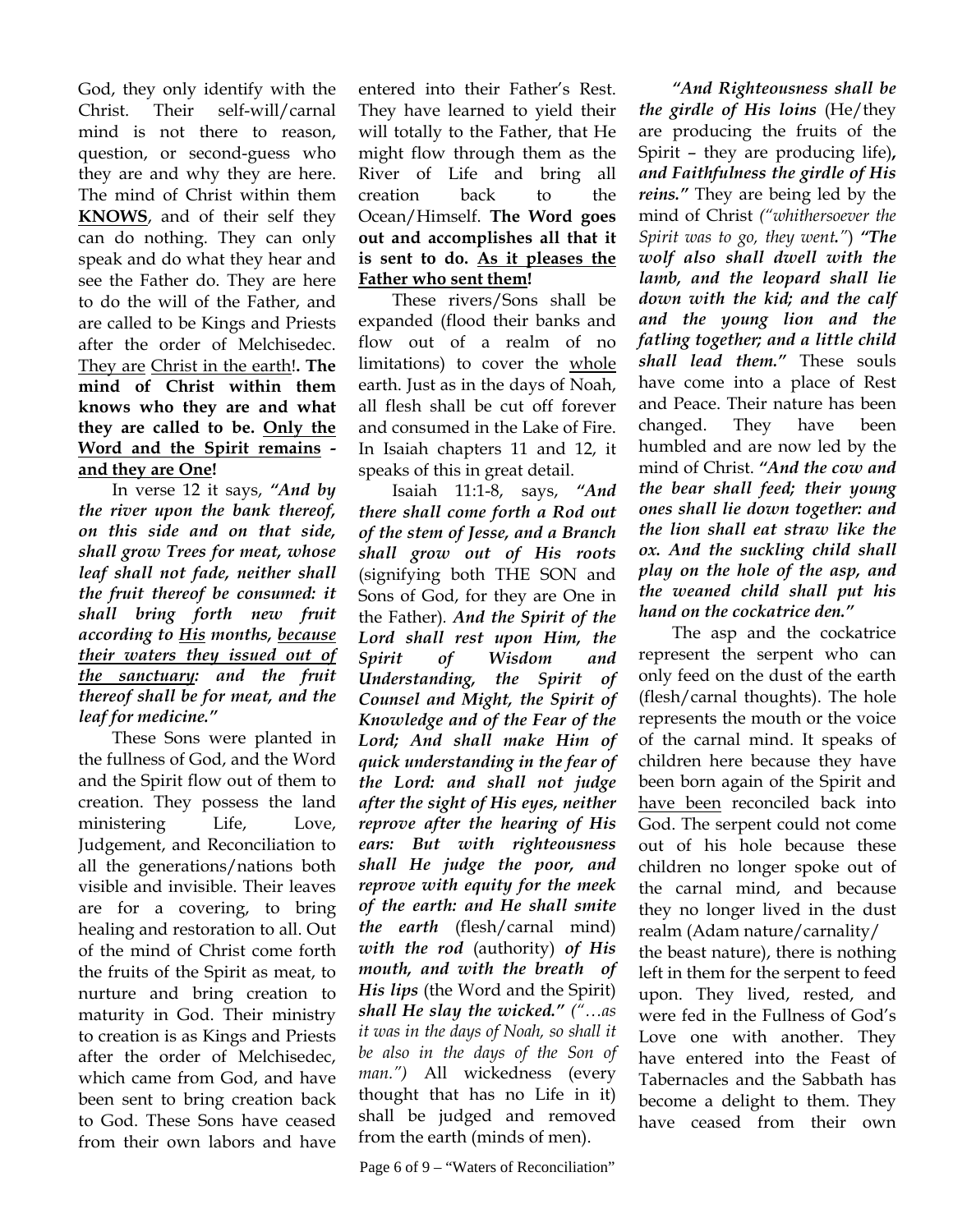labors (doing their own works, finding their own pleasure, and speaking their own words)**.**

 In verses 9 and 10 it goes on to say, *"They shall not hurt nor destroy in all My Holy Mountain: for the earth shall be full of the Knowledge of the Lord, as the waters cover the sea."* The River of Life shall be expanded (overflow its banks) to cover the whole earth, and all creation shall be brought into the Rest of God. The warfare in the minds of these people had ceased. *"And in that Day* (the Day of the Lord) *there shall be a root of Jesse, which shall stand for an ensign of the people; to it shall the Gentiles seek: and His Rest shall be Glorious."*

 In this day, the Sons will stand for a sign to the Gentiles (all creation). Through them God is judging/correcting/consuming those things in them that are not like Him. He is opening their eyes to see the Son of man (Christ in the earth). They want what the Sons have. His Rest, Righteousness, Peace, and Joy in the Holy Spirit. They want to return to the Kingdom of their Father, and it says, *"His Rest shall be Glorious"*.

 Verse 11 says, *"And it shall come to pass in that Day, that the Lord shall set His hand again, the second time to recover the remnant of His people* (*"…both which are in heaven, and which are on earth"*)*, which shall be left, from Assyria, and from Egypt, and from Pathros, and from Cush, and from Elam, and from Shinar, and from Hamath, and from the islands of the sea* (all of humanity)*."*

*"And He shall set up an ensign for the nations, and shall assemble the outcasts of Israel,* 

*and gather together the dispersed of Judah from the four corners of the earth. The envy also of Ephraim shall depart, and the adversaries of Judah shall be cut off: Ephraim shall not envy Judah, and Judah shall not vex Ephraim."*The flesh shall be cut off, and the warfare in their minds will cease. *"But they shall fly* (Arise in the Spirit and Overcome the thoughts that have kept them in hell) *upon the shoulders of the Philistines*  (every carnal/negative thought shall be put under their feet) *toward the west; they shall spoil them of the east together: they shall lay their hand upon Edom and Moab; and the children of Ammon shall obey them."* The carnal mind shall bow down to the mind of Christ within.

*"And the Lord shall utterly destroy the tongue of the Egyptian sea* (God shall judge and consume the lies and imaginations that the serpent/carnal mind has used to keep them in the bondage of humanity/the flesh)*; and with His mighty Wind* (the Word and the Spirit going forth) *shall shake His hand over the river, and shall smite it in the seven streams, and make men go over dryshod."*

 In other words, God spoke a Word out of the mind of Christ, that made a way for these souls to walk out of the muck and mire (patterns of carnal and religious thinking) by consuming every thought that had kept them weighted down in the hells of their minds. The "Seven Streams" signifies that God provided a way before them that is unto Perfection. He made them to go over "dryshod", which means that He judged and changed their walk. They were now able to Page 7 of 9 – "Waters of Reconciliation"

walk in the Spirit and enter into the Promised Land/the Kingdom of God where they could experience His Rest in the Feast of Tabernacles!

 Verse 16 says, *"And there shall be an Highway for the remnant of His people, which shall be left from Assyria; like as it was to Israel in the day that he came out of Egypt."* In other words, God shall, and is parting the waters of humanity within man's mind, that they might see the Way (that is narrow and leads unto Life) standing before them in His Sons!

 In chapter 12, these same individuals (souls) have come back into God. They have come to know God's Love, Mercy, and Joy. In verses 1-6 it says, *"And in that Day thou shalt say, O Lord, I will praise Thee: though Thou wast angry with me, Thine anger is turned away, and Thou comfortedst me. Behold, God is my salvation; I will trust, and not be afraid: for the Lord JEHOVAH is my strength and my song; He is also become my salvation. Therefore with Joy shall ye draw water out of the wells of salvation. And in that Day shall ye say, Praise the Lord, call upon His Name, declare His doings among the people, make mention that His Name is exalted. Sing unto the Lord; for He hath done excellent things: this is known in all the earth."* All creation has come back into, and knows their God. *"Cry out and shout, thou inhabitant of Zion: for great is the Holy One of Israel in the midst of thee."*

 It says *"inhabitant"* (singular) of Zion because the Sons of God are all of the same mind. They are that One New Man in the earth. *"For GREAT IS THE Holy One of*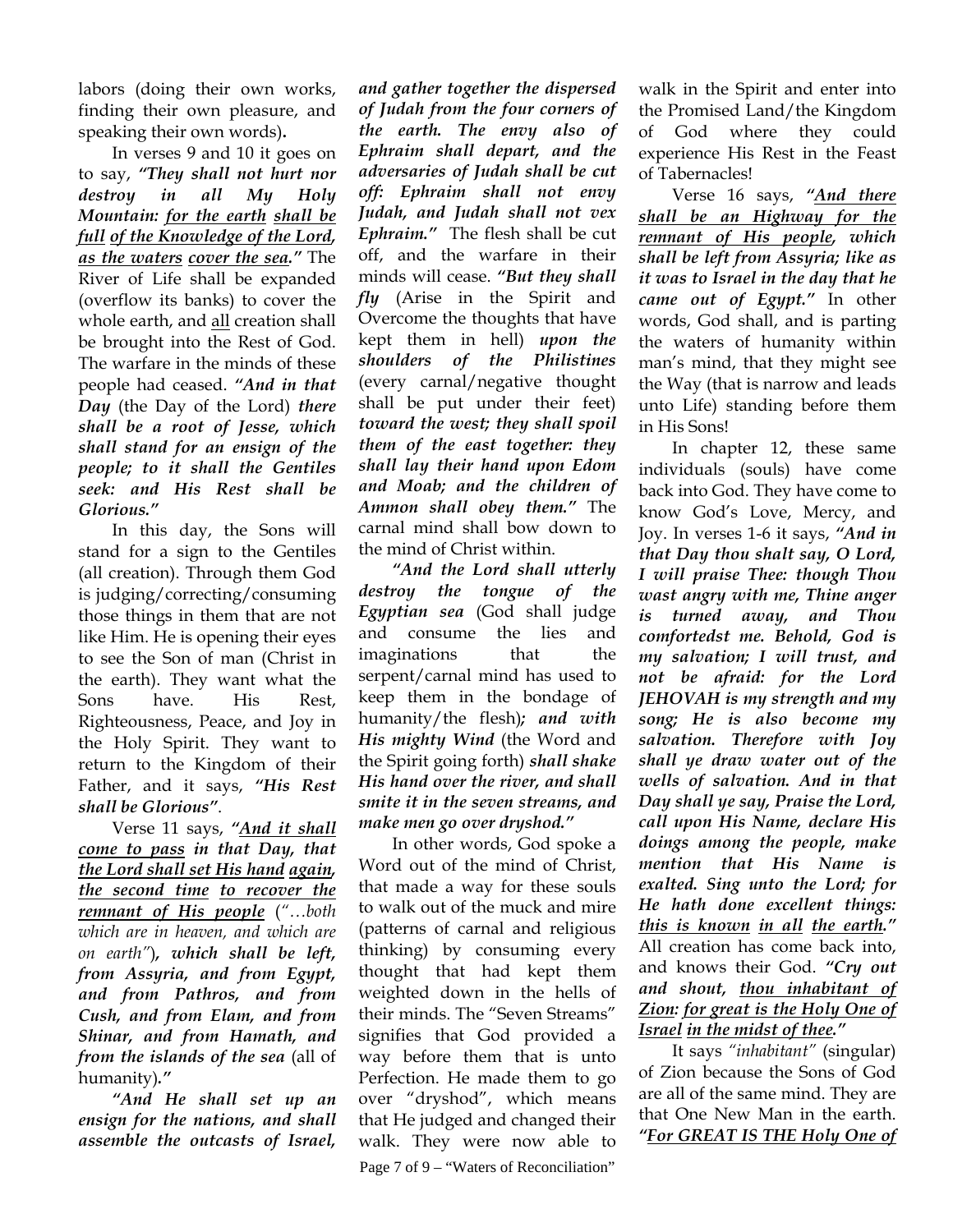## *Israel* **(SON OF GOD)** *IN the midst of THEE."*

 In Ezekiel 47:12 it spoke of all the trees on this side and on that side of the river. Then in Revelations 22 it says beginning at verse 1, *"And He shewed me a pure river of water of Life, clear as crystal, proceeding out of the throne of God and of the Lamb. In the midst of the street of it, and on either side of the river, was there the Tree of Life, which bare twelve manner of fruits, and yielded her fruit every month: and the leaves were for the healing of nations."*

 The Sons of God are the *"trees"* (plural) spoken of in Ezekiel. However, in Revelations 22:2 it says, *"Tree of Life"* (singular). The Tree is both in the midst of the river and on either side (*"For great is the Holy One of Israel in the midst of thee"*).

In Ezekiel it said that the trees *"shall bring forth new fruit according to HIS months"*; but in Revelations, it said that *"the Tree of Life…yielded HER fruit every month"*. Why is there a difference here? What has changed?

In Ezekiel when it spoke of the "trees" (plural) yielding *"HIS"* fruits, it was referring to the **Christ or God's Spirit in them** yielding the fruits of the Spirit (our soul is the temple of the Holy Spirit). It was speaking of, *"Christ in you, the Hope of Glory."* God had expanded Himself through His Sons, and it was **His** Spirit ministering through His Sons.

However, in Revelations **there is such a Oneness between**  *"the Trees"* (the Soul/Sons which have been perfected **in Him**) **and**  *"THE TREE"* (the Spirit/the Son), **you can no longer tell them apart.** 

In Revelations 21:22 it says, *"And I saw no temple therein: for the Lord God Almighty and the Lamb are temple of it."* Here, the Sons have been swallowed up totally in God and were **abiding in the Father!**

Revelations 21:11 describes the Lamb's wife (those souls/Sons that have come to the end of self and have married (become One with) THE SON/the Christ within). Here it says, *"HAVING THE GLORY OF GOD: and HER LIGHT was like unto a stone most precious, even like a jasper stone, CLEAR AS CRYSTAL."*

*"HAVING the Glory"*! It is no longer just *"Christ in you, the Hope of Glory"*; she (the Sons) are dwelling in the Lamb, and now **HAVE** THE GLORY OF GOD!

*"And He shewed me a pure river of water of Life, CLEAR AS CRYSTAL, proceeding out of the throne of God and of the Lamb."* She/the River of Life/the Sons of God are now living in and flowing out of Him. **They have the same Glory/Nature as the Lamb! God is in them and they are in God.** Self does not exist anywhere. When it says, *"…and yielded HER fruit every month",* **it is still speaking of God!** HE IS ALL IN ALL, AND ALL ARE ONE IN HIM!

**The Sons are One in THE SON** (the soul is One with the Spirit), in the same way that Jesus said, *"I and My Father are One"*, *"If you've seen Me then you've seen the Father."*

Revelations 22:3-5 says, *"And there shall be no more curse* (death and hell/the carnal mind have been consumed in the Lake of Fire)*: but the throne of God and of the Lamb shall be in it; and His servants shall serve* 

Page 8 of 9 – "Waters of Reconciliation"

*Him:"* The Life of God shall reign in all His creation. They have chosen to serve Life and not death.

*"And they shall see His face; and His Name* (Nature) *shall be in their foreheads."* They shall know God face to face, and shall have the mind of Christ.

*"And there shall be no night there; and they need no candle, neither light of the sun; for the Lord God giveth them Light: and they shall reign for ever and ever."* There shall be no night because **the Day of the Lord is come. It has ARISEN in them to declare His Glory, and Resurrect them from the death that was in their minds.** They do not need a candle or the light of the natural sun, because they are no longer living in the five-sense realm. They have the Light of God's Understanding and Wisdom/the mind of Christ, *"And they shall reign for ever and ever."*

Creation shall never again be lowered into the bondage of carnality/flesh and death. They shall never again be confused and afraid; sick and broken hearted. **They shall reign with Him, because they have become ONE with THE KING OF KINGS AND LORD OF LORDS!**

The River of Life had flowed through all creation. All creation had been brought to the end of the river (self) and flowed back into the Ocean/fullness of God. The rivers/Sons are even as the veins of the body/creation. Wherever the BLOOD/SPIRIT flows through them IT brings Life.

**Wherever the message of the Kingdom (the Word and the Spirit) flows it will bring Life. It will bring all creation to the end**